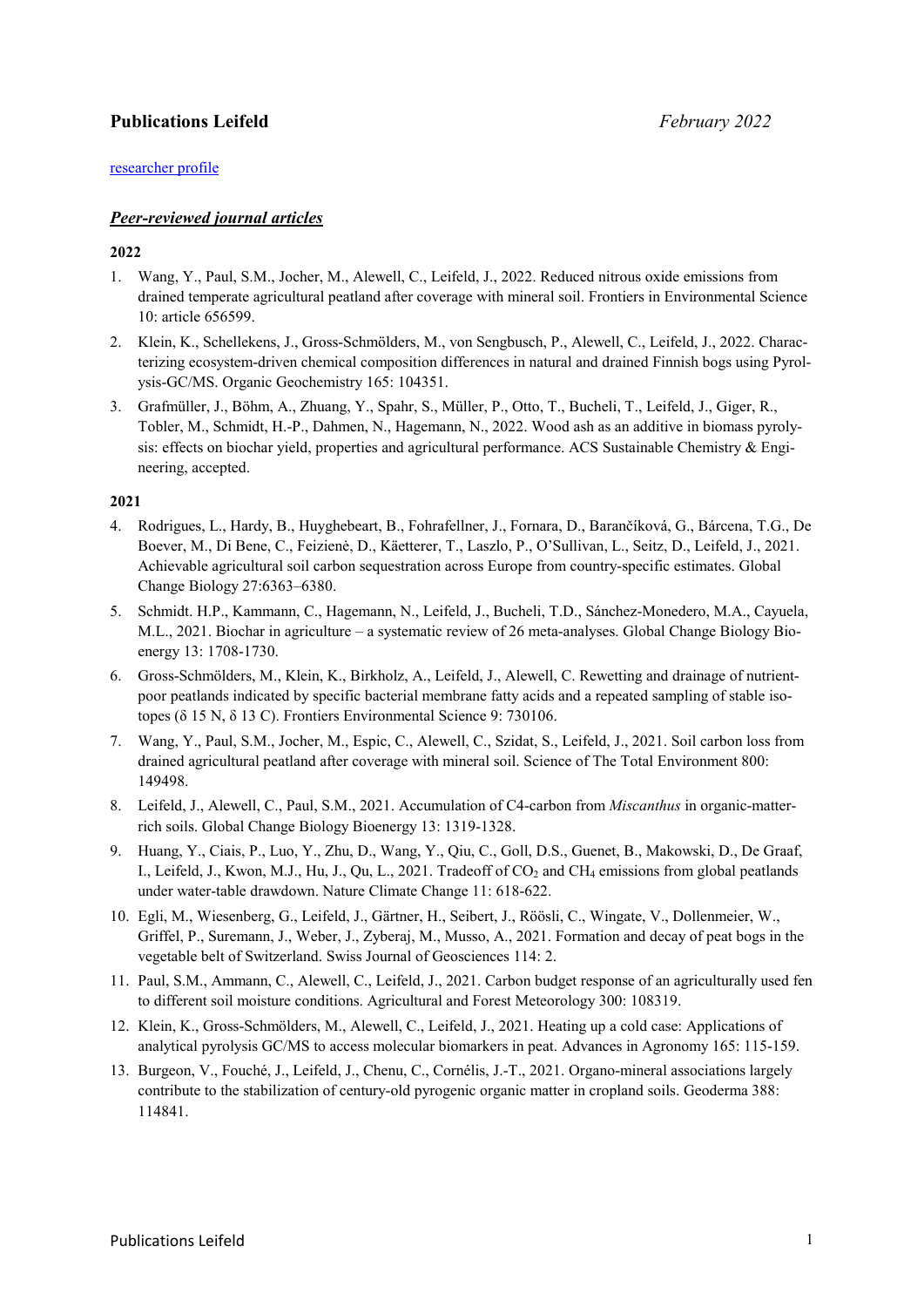#### **2020**

- 14. Loisel, J., Gallego-Sala, A.V., Amesbury, M.J., Magnan, G., Anshari, G., Beilman, D.W., Benavides, J.C., Blewett, J., Camill, P., Charman, D.J., Chawchai, S., Hedgpeth, A., Kleinen, T., Korhola, A., Large, D., Mansilla, C.A., Müller, J., van Bellen, S., West, J.B., Yu, Z., Bubier, J.L., Garneau, M., Moore, T., Sannel, A.B.K., Page, S., Väliranta, M., Bechtold, M., Brovkin, V., Cole, L.E.S., Chanton, J.P., Christensen, T.R., Davies, M.A., De Vleeschouwer, F., Finkelstein, S.A., Frolking, S., Gałka, M., Gandois, L., Girkin, N., Harris, L.I., Heinemeyer, A., Hoyt, A.M., Jones, M.C., Joos, F., Juutinen, S., Kaiser, K., Lacourse, T., Lamentowicz, M., Larmola, T., Leifeld, J., Lohila, A., Milner, A.M., Minkkinen, K., Moss, P., Naafs, B.D.A., Nichols, J., O'Donnell, J., Payne, R., Philben, M., Piilo, S., Quillet, A., Ratnayake, A.S., Roland, T.P., Sjögersten, S., Sonnentag, O., Swindles, G.T., Swinnen, W., Talbot, J., Treat, C., Valach, A.C., Wu, J., 2020. Expert assessment of future vulnerability of the global peatland carbon sink. Nature Climate Change 11: 70-77.
- 15. Amelung, W., Bossio, D., de Vries, W., Kögel-Knabner, I., Lehmann, J., Amundson, R., Bol, R., Collins, C., Lal, R., Leifeld, J., Minasny, B., PanG., Paustian, K., Rumpel, C., Sanderman, J., van Groenigen, W., Mooney, S., van Wesemael, B., Wander, M., Chabbi, A., 2020. Towards a global-scale soil climate mitigation strategy. Nature Communications 11: 5427.
- 16. Humpenöder, F., Karstens, K., Lotze-Campen, H., Leifeld, J., Menichetti, L., Barthelmes, A., Popp, A., 2020. Peatland protection and restoration are key for climate change mitigation. Environmental Research Letters 15, 104093.
- 17. Gross-Schmölders, M., von Sengbusch, P., Krüger, J.P., Klein, K., Birkholz, A., Leifeld, J., Alewell, C. Switch of fungal to bacterial degradation in natural, drained and rewetted oligotrophic peatlands reflected in  $\delta^{15}$ N and fatty acid composition. SOIL 6: 299-313.
- 18. Klein, K., Gross-Schmölders, M., De la Rosa, J.M., Alewell, C., Leifeld, J., 2020. Investigating the influence of instrumental parameters and chemical composition on pyrolysis efficiency of peat. Communications in Soil Science and Plant Analysis 51:1572-1581.
- 19. Leifeld, J., Klein, K., Wüst-Galley, C., 2020. Soil organic matter stoichiometry as indicator for peatland degradation. Scientific Reports, 10:7634.
- 20. Ammann, C., Neftel, A., Jocher, M., Fuhrer, J., Leifeld, J., 2020. Effect of management and weather variations on the greenhouse gas budget of two grasslands during a 10-year experiment. Agriculture, Ecosystems & Environment, 292: 106814.
- 21. Wüst-Galley, C., Grünig, A., Leifeld, J., 2020. Land use driven historical soil carbon losses in Swiss peatlands. Landscape Ecology 35: 173–187.

- 22. Leifeld, J., Wüst-Galley, C., Page, S., 2019. Intact and managed peatland soils as a source and sink of GHGs from 1850 to 2100. Nature Climate Change 9: 945–947.
- 23. Keel, S.G., Anken, T., Büchi, L., Chervet, A., Fliessbach, A., Flisch, R., Huguenin-Elie, O., Mäder, P., Mayer, J., Sinaj, S., Sturny, W., Wüst-Galley, C., Zihlmann, U., Leifeld, J., 2019. Loss of soil organic carbon in Swiss long-term agricultural experiments over a wide range of management practices. Agriculture, Ecosystems & Environment 2019, 286: 106654.
- 24. Keller, T., Hüppi, R., Leifeld, J., 2019. Relationship between greenhouse gas emissions and changes in soil gas diffusivity in a field experiment with biochar and lime. Journal of Plant Nutrition and Soil Science 182: 667-675.
- 25. Ferré, M., Müller, A., Leifeld, J., Bader, C., Müller, M., Engel, S., Wichmann, S., 2019. Sustainable management of cultivated peatlands in Switzerland: insights, challenges, and opportunities. Land Use Policy 87: article 104019.
- 26. Buchkina, N.P., Hüppi, R., Leifeld, J., 2019. Biochar and short-term N<sub>2</sub>O and CO<sub>2</sub> emission from plant residue-amended soil with different fertilisation history. Zemdirbyste-Agriculture 106: 99-106.
- 27. Dieguez-Alonso, A., Anca-Couce, A., Frišták, V., Moreno-Jiménez, E., Bacher, M., Bucheli, T.D., Cimò, G., Conte, P., Hagemann, N., Haller, A., Hilber, I., Husson, O., Kammann, C.I., Kienzl, N., Leifeld, J.,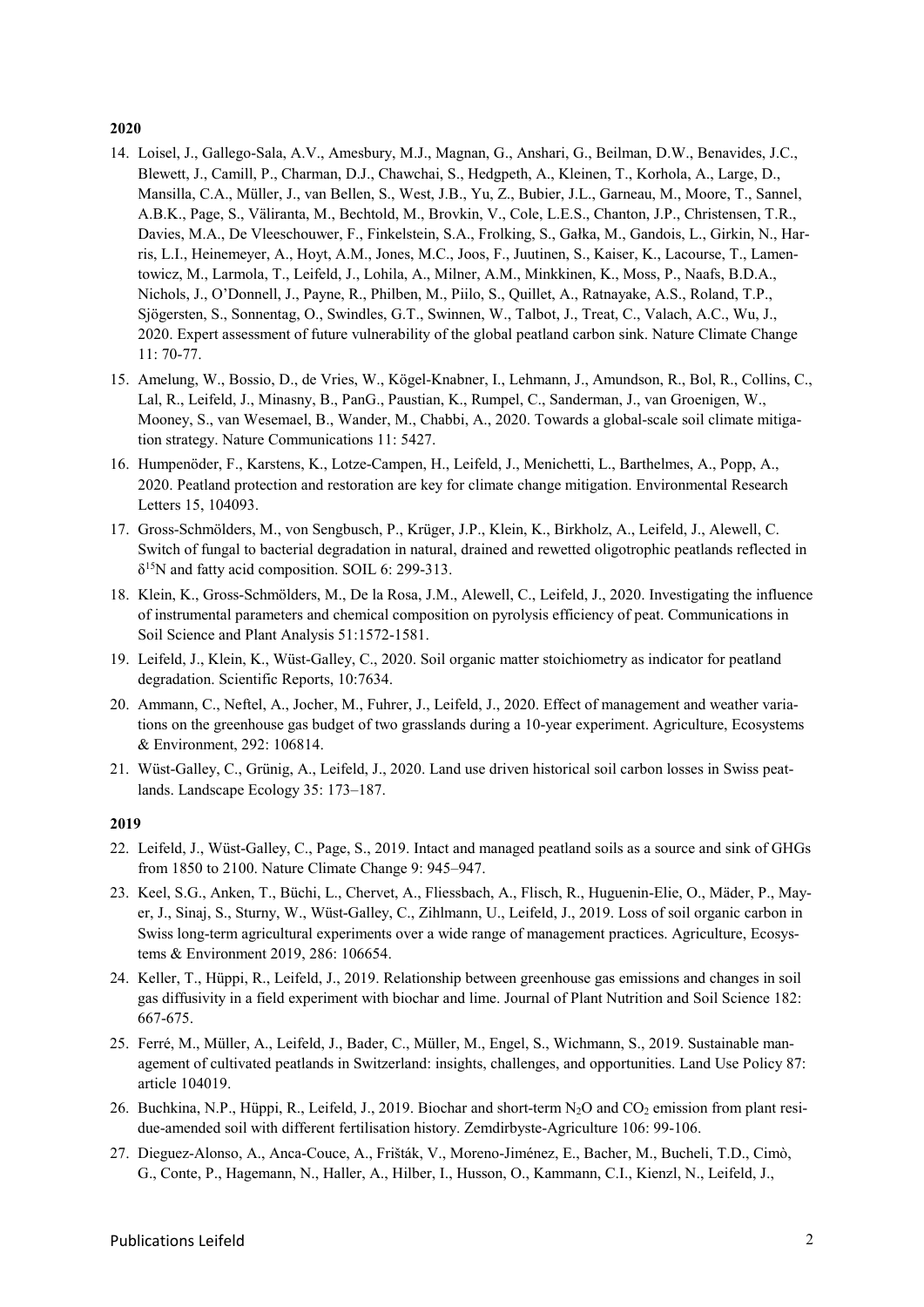Rosenau, T., Soja, G., Schmidt, H.-P., 2019. Designing biochar properties through the blending of biomass feedstock with metals: Impact on oxyanions adsorption behavior. Chemosphere 214: 743-753.

#### **2018**

- 28. Hirte, J., Leifeld, J., Abiven, S., Oberholzer, HR., Mayer, J., 2018. Below ground carbon inputs to soil via root biomass and rhizodeposition of field-grown maize and wheat at harvest are independent of net primary productivity. Agriculture, Ecosystems & Environment 265: 556-566.
- 29. Hüppi, R., Felber, R., Krauss, M., Six, J., Leifeld, J., Fuss, R., 2018. Restricting the nonlinearity parameter in soil greenhouse gas flux calculation for more reliable flux estimates. PlosOne 13: e0200876, 10.1371/journal.pone.0200876.
- 30. Leifeld, J., Alewell, C., Bader, C., Krüger, J.P., Müller, C.W., Sommer, M., Steffens, M., Szidat, S., 2018. Pyrogenic carbon contributes substantially to carbon storage in intact and degraded Northern Peatlands. Land Degradation and Development 29: 2082-2091.
- 31. Leifeld, J., Menichetti, L., 2018. The underappreciated potential of peatlands in global climate change mitigation strategies. Nature Communications 9: article 1071.
- 32. Leifeld, J., 2018. Distribution of nitrous oxide emissions from managed organic soils under different land uses estimated by the peat C/N ratio to improve national GHG inventories. Science of the Total Environment 631-632: 23-26.
- 33. Krause, H.-M., Hüppi, R., Leifeld, J., El-Hadidi, M., Harter, J., Kappler, A., Hartmann, M., Behrens, S., Mäder, P., Gattinger, A., 2018. Biochar affects community composition of nitrous oxide reducers in a field experiment. Soil Biology & Biochemistry 119: 143-151.
- 34. Bader, C., Müller, M., Schulin, R., Leifeld, J., 2018. Peat decomposability in managed organic soils in relation to land use, organic matter composition and temperature. Biogeosciences 15: 703-719.
- 35. Hirte, J., Leifeld, J., Abiven, S., Mayer, J., 2018. Maize and wheat root biomass, vertical distribution, and size class as affected by fertilization intensity in two long-term field trials. Field Crops Research 216: 197- 208.
- 36. Bader, C., Müller, M., Szidat, S., Schulin, R., Leifeld, J., 2018. Response of peat decomposition to corn straw addition in managed organic soils. Geoderma 309: 75-83.

- 37. Keel, S., Hirte, J., Abiven, S., Wüst-Galley, C., Leifeld, J., 2017. Proper estimate of residue input as condition for understanding drivers of soil carbon dynamics. Global Change Biology 23: 4455-4456.
- 38. Keel, S., Leifeld, J., Mayer, J., Taghizadeh-Toosi, A., Olesen, J.E., 2017. Large uncertainty in soil carbon modelling related to method of calculation of plant carbon input in agricultural systems. European Journal of Soil Science 68: 953-963.
- 39. Menichetti, L., Leifeld, J., Kirova, L., Szidat, S., Zhiyanski, M., 2017. Consequences of planned afforestation versus natural forest regrowth after disturbance for soil C stocks in Eastern European mountains. Geoderma 297: 19-27.
- 40. Hardy, B., Leifeld, J., Knicker, H., Dufey, J.E., Deforce, K., Cornélisen, J-T., 2017. Long term change in chemical properties of preindustrial charcoal particles aged in forest and agricultural temperate soil. Organic Geochemistry 107: 33-45.
- 41. Hirte, J., Leifeld, J., Abiven, S., Oberholzer, HR., Hammelehle, A., Mayer, J., 2017. Overestimation of Crop Root Biomass in Field Experiments Due to Extraneous Organic Matter. Frontiers in Plant Science 8: article 284.
- 42. Bader, C., Müller, M., Schulin, R., Leifeld, J., 2017. Amount and stability of recent and aged plant residues in degrading peatland soils. Soil Biology & Biochemistry 109: 167-175.
- 43. Krüger, J.P., Conen, F., Leifeld, J., Alewell, C., 2017. Palsa uplift identified by stable isotope depth profiles and relation of  $\delta^{15}N$  to C/N ratio. Permafrost and Periglacial Processes 28: 485-492.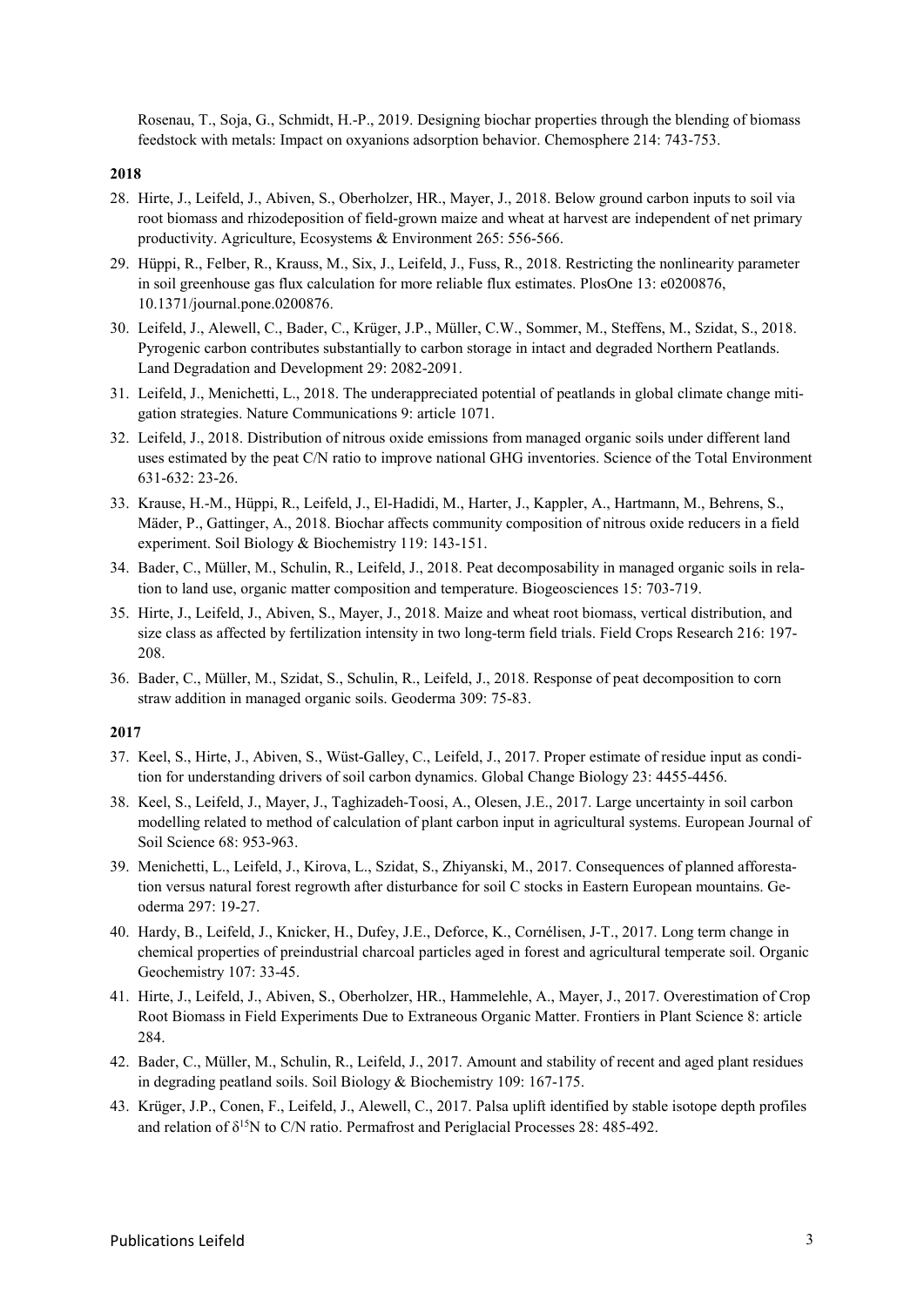- 44. Hardy, B., Cornelis, J.T., Houben, D., Leifeld, J., Lambert, R., Dufey, J.E., 2017. Evaluation of the longterm effect of biochar on properties of temperate agricultural soil at pre-industrial charcoal kiln sites in Wallonia, Belgium. European Journal of Soil Science 68: 80-89.
- 45. Nemo, Klumpp, K., Coleman, K., Dondini, M., Goulding, K., Hastings, A., Jones, M.B., Leifeld, J., Osborne, B., Saunders, M., Scott, T., Teh, Y.A., Smith, P., 2017. Soil Organic Carbon (SOC) Equilibrium and Model Initialisation Methods: an Application to the Rothamsted Carbon (RothC) Model. Environmental Modeling & Assessment 22 : 215-229.

# **2016**

- 46. Krüger, J.P., Alewell, C., Minkkinen, K., Szidat, S., Leifeld, J., 2016. Calculating carbon changes in peat soils drained for forestry with four different profile-based methods. Forest Ecology and Management 381: 29-36.
- 47. Hüppi, R., Neftel, A., Lehmann, M.F., Krauss, M., Six, J., Leifeld, J., 2016. N use efficiencies and N2O emissions in two contrasting, biochar amended soils under winter wheat—cover crop—sorghum rotation. Environmental Research Letters 11: 084013.
- 48. Liebig, M.A., Franzluebbers, A.J., Alvarez, C., Chiesa, T.D., Lewczuk, N., Piñeiro, G., Posse, G., Yahdjian, L., Grace, P., Cabral, O.M.R., Martin-Neto, L., de Aragão Ribeiro Rodrigues, R., Amiro, B., Angers, D., Hao, X., Oelbermann, M., Tenuta, M., Munkholm, L.J., Regina, K., Cellier, P., Ehrhardt, F., Richard, G., Dechow, R., Agus, F., Widiarta, N., Spink, J., Berti, A., Grignani, C., Mazzoncini, M., Orsini, R., Roggero, P.P., Seddaiu, G., Tei, F., Ventrella, D., Vitali, G., Kishimoto-Mo, A., Shirato, Y., Sudo, S., Shin, J., Schipper, L., Savé, R., Leifeld, J., Spadavecchia, L., Yeluripati, J., Grosso, S.D., Rice, C., Sawchik, J., 2016. MAGGnet: An international network to foster mitigation of agricultural greenhouse gases. Carbon Management 7: 243-248.
- 49. Menichetti, L., Kätter, T., Leifeld, J., 2016 Parametrization consequences of constraining soil organic matter models by total carbon and radiocarbon using long-term field data. Biogeosciences 13: 3003-3019.
- 50. Kerré, B., Bravo, C., Leifeld, J., Cornelissen, G., Smolders, E., 2016. Historical soil amendment with charcoal increases sequestration of non-charcoal carbon: a comparison among black carbon quantification methods. European Journal of Soil Science 67: 324-331.
- 51. Zhiyanski, M., Glushkova, M., Ferezliev, A., Menichetti, L., Leifeld, J., 2016. Carbon storage and soil property changes following afforestation in mountain ecosystems of the Western Rhodopes, Bulgaria. iForest 9: 626-634.
- 52. Wüst-Galley, C., Mössinger, E., Leifeld, J., 2016. Loss of the soil carbon storage function of drained forested peatlands. Mires and Peat 18 (article 7): 1-22.
- 53. Leifeld, J., 2016. Current approaches neglect possible agricultural cutback under large-scale organic farming. Proceedings of the Royal Society B, 283: 20151623.

- 54. Hüppi, R., Felber, R., Neftel, A., Six, J., Leifeld, J., 2015. Effect of biochar and liming on soil nitrous oxide emissions from a temperate maize cropping system. SOIL 1: 707-717.
- 55. Bachmann, H.J., Bucheli, T.D., Dieguez-Alonso, A., Fabbri, D., Knicker, H., Schmidt, H.-P., Ulbricht, A., Becker, R., Buscaroli, A., Buerge, D., Cross, A., Dickinson, D., Enders, A., Esteves, V.I., Evangelou, M.W.H., Fellet, G., Friedrich, K., Gasco Guerrero, G., Glaser, B., Hanke, U.M., Hanley, K., Hilber, I., Kalderis, D., Leifeld, J., Masek, O., Mumme, J., Paneque Carmona, M., Pereira, R.C., Rees, F., Rombola, A.G., Maria de la Rosa, J., Sakrabani, R., Sohi, S., Soja, G., Valagussa, M., Verheijen, F., Zehetner, F., 2016. Toward the Standardization of Biochar Analysis: The COST Action TD1107 Interlaboratory Comparison. Journal of Agricultural and Food Chemistry 64: 513-527.
- 56. Leifeld, J., Mayer, J., 2015. 14C in cropland soil of a long-term field trial experimental variability and implications for estimating carbon turnover. SOIL 1: 537-542.
- 57. De Clercq, T., Heiling, M., Dercon, G., Resch, C., Aigner, M., Mayer, L., Mao, Y., Elsen, A., Steier, P., Leifeld, J., Merckx, R., 2015. Predicting soil organic matter stability in agricultural fields through carbon and nitrogen stable isotopes. Soil Biology and Biochemistry 88: 29-38.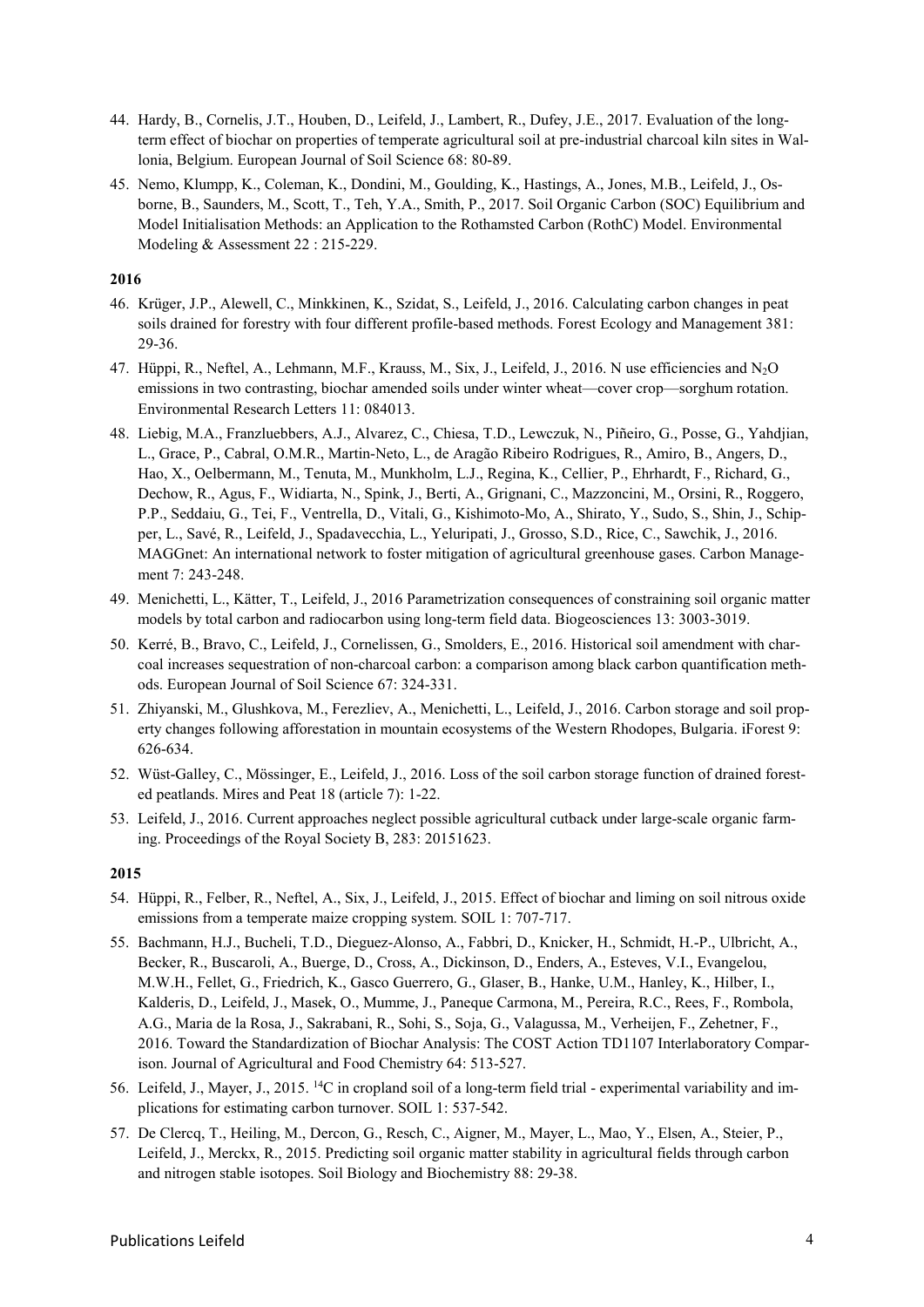- 58. Krüger, J.P., Leifeld, J., Glatzel, S., Szidat, S., Alewell, C., 2015. Biogeochemical indicators of peatland degradation - a case study of a temperate bog in northern Germany. Biogeosciences 12: 2861-2871.
- 59. Guidi, C., Cannella, D., Leifeld, J., Rodeghiero, M., Magid, J., Gianelle, D., Vesterdal, L., 2015. Carbohydrates and thermal properties indicate a decrease in stable aggregate carbon following forest colonization of mountain grassland. Soil Biology and Biochemistry 86: 135-145.
- 60. Leifeld, J., Meyer, S., Budge, K., Sebastia, M.T., Zimmermann, M., Fuhrer, J., 2015. Turnover of grassland roots in mountain ecosystems revealed by their radiocarbon signature: Role of temperature and management. PLoS ONE 10: e0119184.
- 61. Leifeld, J., Heiling, M., Hajdas, I., 2015. Age and thermal stability of particulate organic matter fractions indicate the presence of black carbon in soil. Radiocarbon 57: 99-107.

### **2014**

- 62. Oberholzer, HR., Leifeld, J., Mayer, J., 2014. Changes in soil carbon and crop yield over 60 years in the Zurich Organic Fertilization Experiment, following land-use change from grassland to cropland. Journal of Plant Nutrition and Soil Science 177: 696-704.
- 63. Krüger, J.P., Leifeld, J., Alewell, C., 2014. Degradation changes stable carbon isotope depth profiles in palsa peatlands. Biogeosciences 11: 3369-3380.
- 64. Camps Arbestain, M., Saggar, S., Leifeld, J., 2014. Environmental benefits and risks of biochar application to soil. Agriculture, Ecosystems & Environment 191: 1-4.
- 65. Bucheli, T.D., Bachmann, H.J., Blum, F., Burge, D., Giger, R., Hilber, I., Keita, J., Leifeld, J., Schmidt, H.P., 2014. On the heterogeneity of biochar and consequences for its representative sampling. Journal of Analytical and Applied Pyrolysis 107: 25-30.
- 66. Conen, F., Leifeld, J., 2014. A new facet of soil organic matter. Agriculture, Ecosystems & Environment 185: 186-187.
- 67. Leifeld, J., von Lützow, M., 2014. Chemical and microbial activation energies of soil organic matter decomposition. Biology and Fertility of Soils 50: 147-153.
- 68. Mueller, C.W., Gutsch, M., Kothieringer, K., Leifeld, J., Rethemeyer, J., Brueggemann, N., Kögel-Knabner, I., 2014. Bioavailability and isotopic composition of CO<sub>2</sub> released from incubated soil organic matter fractions. Soil Biology & Biochemistry 69: 168-178.
- 69. Felber, R., Leifeld, J., Horák, J., Neftel, A., 2014. N2O emission reduction with greenwaste biochar: comparison of laboratory and field experiment. European Journal of Soil Science 65: 128-138.

- 70. Poeplau, C., Don, A., Dondini, M., Leifeld J., Nemo, R., Schumacher J., Senapati N., Wiesmeier, M., 2013. Reproducibility of a soil organic carbon fractionation method to derive RothC carbon pools. European Journal of Soil Science 64: 735-746.
- 71. Regnier, P., Friedlingstein, P., Ciais, P., Mackenzie, F.T., Gruber, N., Janssens, I.A., Laruelle, G.G., Lauerwald, R., Luyssaert, S., Andersson, A.J., Arndt, S., Arnosti, C., Borges, A.V., Dale, A.W., Gallego-Sala, A., Godderis, Y., Goossens, N., Hartmann, J., Heinze, C., Ilyina, T., Joos, F., LaRowe, D.E., Leifeld, J., Meysman, F.J.R., Munhoven, G., Raymond, P.A., Spahni, R., Suntharalingam, P., Thullner, M., 2013. Anthropogenic perturbation of the carbon fluxes from land to ocean. Nature Geoscience 6: 597-607.
- 72. Meyer, S., Leifeld, J., 2013. Concurrent increase in 15N and radiocarbon age in soil density fractions. Journal of Plant Nutrition and Soil Science 176: 105-108.
- 73. Leifeld, J., 2013. Prologue paper: Soil carbon losses from land-use change and the global agricultural greenhouse gas budget. Science of the Total Environment 465: 3-6.
- 74. Leifeld, J., Bassin, S., Conen, F., Hajdas, I., Egli, M., Fuhrer, J., 2013. Control of soil pH on turnover of belowground organic matter in subalpine grassland. Biogeochemistry 112: 59-69.
- 75. Leifeld, J., Angers, D.A., Chenu, C., Fuhrer, J., Katterer, T., Powlson, D.S., 2013. Organic farming gives no climate change benefit through soil carbon sequestration. Proceedings of the National Academy of Sciences of the United States of America 110: 301-301.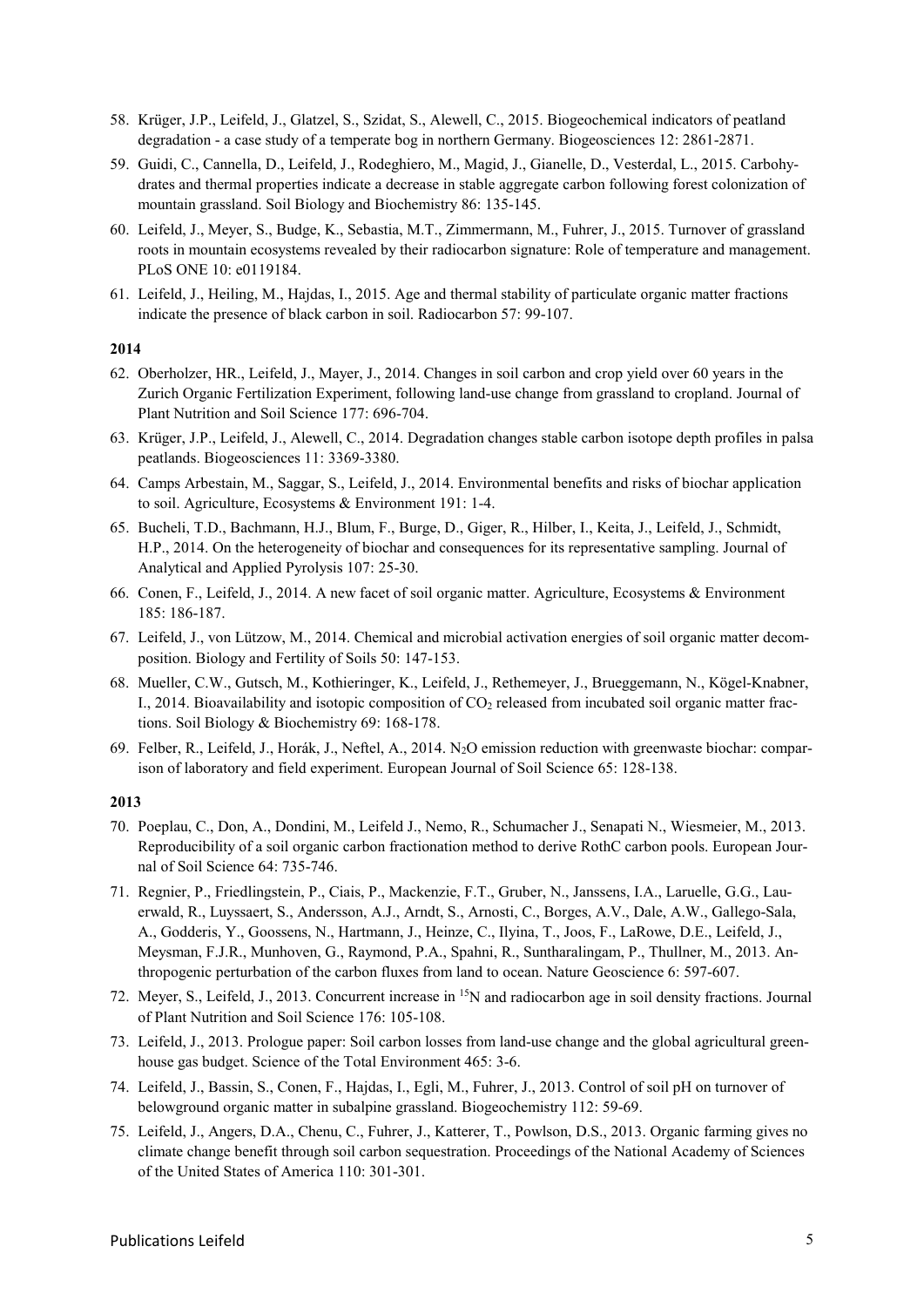76. Leifeld, J., 2013. Low-input farming: a way towards climate friendly agriculture? Carbon Management 4: 31-41.

### **2012**

- 77. Leifeld, J., Steffens, M., Galego-Sala, A., 2012. Sensitivity of peatland carbon loss to organic matter quality. Geophysical Research Letters 39, L14704, DOI:10.1029/2012GL051856.
- 78. Leifeld, J., 2012. How sustainable is organic farming? Agriculture, Ecosystems & Environment 150: 121- 122.
- 79. Hilber, I., Blum, F., Leifeld, J., Schmidt, H.-P., Bucheli, T.D., 2012. Quantitative Determination of PAHs in Biochar: A Prerequisite To Ensure Its Quality and Safe Application. Journal of Agricultural and Food Chemistry 60: 3042-3050.
- 80. Meyer, S., Leifeld, J., Bahn, M., Fuhrer, J., 2012. Land-use change in subalpine grassland soils: Effect on particulate organic carbon fractions and aggregation. Journal of Plant Nutrition and Soil Science 175: 401- 409.
- 81. Leifeld, J. and Grünig, A., 2012. Response to Interpreting the ash trend within ombrotrophic bog profiles: atmospheric dust depositions vs. mineralization processes. The Etang de la Gruère case study. Plant and Soil 353: 11-14.
- 82. Meyer, S., Leifeld, J., Bahn, M., Fuhrer, J., 2012. Free and protected soil organic carbon dynamics respond differentially to abandonment of mountain grassland. Biogeosciences 9: 853-865.
- 83. Zimmermann, M., Leifeld, J., Conen, F., Bird, M., Meir, P., 2012. Can composition and physical protection of soil organic matter explain soil respiration temperature sensitivity? Biogeochemistry 107: 423-436.

- 84. Conen, F., Morris, C.E., Leifeld, J., Yakutin, M.V., Alewell, C., 2011. Biological residues define the ice nucleation properties of soil dust. Atmospheric Chemistry and Physics 11: 9643-9648.
- 85. Conant, R.T., Ryan, M.G., Ågren, G.I., Birge, H.E., Davidson, E.A., Eliasson, P.E., Evans, S.E., Frey, S.D., Giardina, C.P., Hopkins, F.M., Hyvönen, R., Kirschbaum, M.U.F., Lavallee, J.M., Leifeld, J., Parton, W.J., Megan Steinweg, J., Wallenstein, M.D., Martin Wetterstedt, J.Å., Bradford, M.A., 2011. Temperature and soil organic matter decomposition rates – synthesis of current knowledge and a way forward. Global Change Biology 17 : 3392-3404.
- 86. Budge, K., Leifeld, J., Hiltbrunner, E., Fuhrer, J., 2011. Alpine grassland soils contain large proportion of labile carbon but indicate long turnover times. Biogeosciences 8: 1911-1923.
- 87. Leifeld, J., Ammann, C., Neftel, A., Fuhrer, J., 2011. A comparison of repeated soil inventory and carbon flux budget to detect soil carbon stock changes after conversion from cropland to grasslands. Global Change Biology 17: 3366-3375.
- 88. Alewell, C., Giesler, R., Klaminder, J., Leifeld, J., Rollog, M., 2011. Stable carbon isotopes as indicators for environmental change in palsa peats. Biogeosciences 8: 1769-1778.
- 89. Budge, K., Leifeld, J., Egli, M., Fuhrer, J., 2011. Soil microbial communities in (sub)alpine grasslands indicate a moderate shift towards new environmental conditions 11 years after soil translocation. Soil Biology & Biochemistry 43: 1148-1154.
- 90. Poeplau, C., Don, A., Vesterdal, L., Leifeld, J., Van Wesemael, B., Schumacher, J., Gensior, A., 2011. Temporal dynamics of soil organic carbon after land-use change in the temperate zone - carbon response functions as a model approach. Global Change Biology 17 : 2415-2427.
- 91. Leifeld, J., Müller, M., Fuhrer, J., 2011. Peatland subsidence and carbon loss from drained temperate fens. Soil Use and Management 27: 170-176.
- 92. Conen, F., Yakutin, M.V., Puchnin, A.N., Leifeld, J., Alewell, C., 2011. δ15N natural abundance in permafrost soil indicates impact of fire on N cycle. Rapid Communications in Mass Spectrometry 25: 661-664.
- 93. Leifeld, J., Gubler, L., Grünig, A., 2011. Organic matter losses from temperate ombrotrophic peatlands: An evaluation of the ash residue method. Plant and Soil 341: 349-361.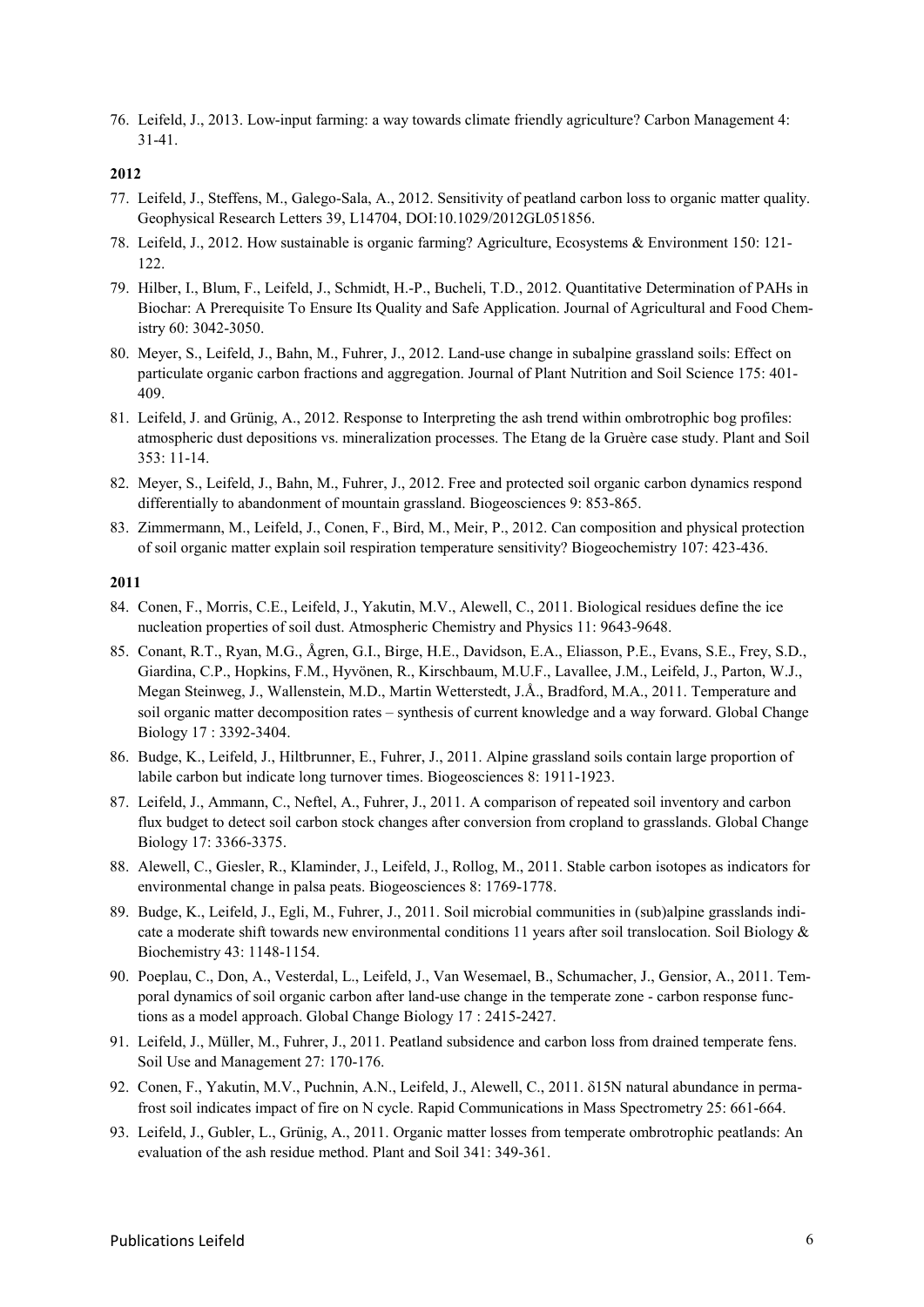- 94. Fernández, J.M., Plante, A.F., Leifeld, J., Rasmussen, C., 2011. Methodological considerations for using thermal analysis in the characterization of soil organic matter. Journal of Thermal Analysis and Calorimetry 104: 389-398.
- 95. Sanaullah, M., Chabbi, A., Leifeld, J., Bardoux, G., Billou, D., Rumpel, C., 2011. Decomposition and stabilization of root litter in top- and subsoil horizons: what is the difference? Plant and Soil 338: 127-141.

#### **2009-2010**

- 96. Leifeld, J., Fuhrer, J., 2010. Organic farming and soil carbon sequestration what do we really know about the benefits? Ambio 39: 585-599.
- 97. Alexis, M.A., Rumpel, C., Knicker, H., Leifeld, J., Rasse, D., Pechot, N., Bardoux, G., Mariotti, A., 2010. Thermal alteration of organic matter during a shrubland fire: A field study. Organic Geochemistry 41: 690- 697.
- 98. Leifeld J., Reiser, R., Oberholzer, HR., 2009. Consequences of conventional vs. organic farming on soil carbon: Results from a 27-year field experiment. Agronomy Journal 101: 1204-1218.
- 99. Plante, A.F., Fernández, J.M., Leifeld, J., 2009. Application of thermal analysis techniques in soil science. Geoderma 153: 1-10.
- 100.Ammann, A., Spirig, C., Leifeld, J., Neftel, A., 2009. Assessment of the nitrogen and carbon budget of two managed temperate grassland fields. Agriculture, Ecosystems & Environment 133: 150-162.
- 101.Kammer, A., Hagedorn, F., Shevchenko, I., Leifeld, J., Guggenberger, G., Goryacheva, T., Rigling, A., Moiseev, P., 2009. Treeline shifts in the Ural mountains affect soil organic matter dynamics. Global Change Biology 15: 1570-1583.
- 102.Leifeld, J. Fuhrer, J., 2009. Long-term management effects on soil organic matter in two cold, high-elevation grasslands: Clues from fractionation and radiocarbon dating. European Journal of Soil Science 60: 230-239.
- 103.Leifeld, J., Zimmermann, M., Fuhrer, J., Conen, F., 2009. Storage and turnover of carbon in grassland soils along an elevation gradient in the Swiss Alps. Global Change Biology 15: 668-679.

#### **2007-2008**

- 104.Leifeld, J., Zimmermann, M., Fuhrer, J., 2008. Simulating decomposition of labile soil organic carbon: Effects of pH. Soil Biology and Biochemistry 40: 2948-2951.
- 105.Conen, F., Karhu, K., Leifeld, J., Seth, B., Vanhala, P., Liski, J., Alewell, C., 2008. Temperature sensitivity of young and old soil carbon – Same soil, slight differences in  $^{13}$ C natural abundance method, inconsistent results. Soil Biology and Biochemistry 40: 2703-2705.
- 106.Bolliger, J., Hagedorn, F., Leifeld, J., Bohl, J., Zimmermann, S., Soliva, R., Kienast, F., 2008. Effects of land-use change on carbon stocks in Switzerland. Ecosystems 11: 895-907.
- 107.Leifeld, J., 2008. Biased 14C-derived organic carbon turnover estimates following black carbon input to soil: An exploration with RothC. Biogeochemistry 88: 205-211.
- 108.Leifeld, J., 2008. Calorimetric characterization of grass during its decomposition. Journal of Thermal Analysis and Calorimetry 93: 651-655.
- 109.Conen, F., Zimmermann, M., Leifeld, J., Seth, B., Alewell, C., 2008. Relative stability of soil carbon revealed by shifts in Delta N-15 and C : N ratio. Biogeosciences 5: 123-128.
- 110.Hermle, S., Anken, T., Weisskopf, P., Leifeld, J., 2008. The effect of the tillage system on soil organic carbon content under moist, cold-temperate conditions. Soil and Tillage Research 98: 94-105.
- 111.Leifeld, J., Fenner, S., Müller, M., 2007. Mobility of black carbon in drained peatland soils. Biogeosciences 4: 425-432.
- 112.Zimmermann, M., Leifeld, J., Abiven, S., Schmidt, M.W.I., Fuhrer, J., 2007. Sodium hypochlorite separates an older soil organic matter fraction than acid hydrolysis. Geoderma 139: 171-179.
- 113.Conen, F., Yakutin, M.V., Zumbrunn, T., Leifeld, J., 2007. Organic carbon and microbial biomass in two soil development chronosequences following glacial retreat. European Journal of Soil Science 58: 758-762
- 114.Zimmermann, M., Leifeld, J., Schmidt, M.W.I., Smith, P., Fuhrer, J., 2007. Measured soil organic matter fractions can be related to pools in the RothC model. European Journal of Soil Science 58: 658-667.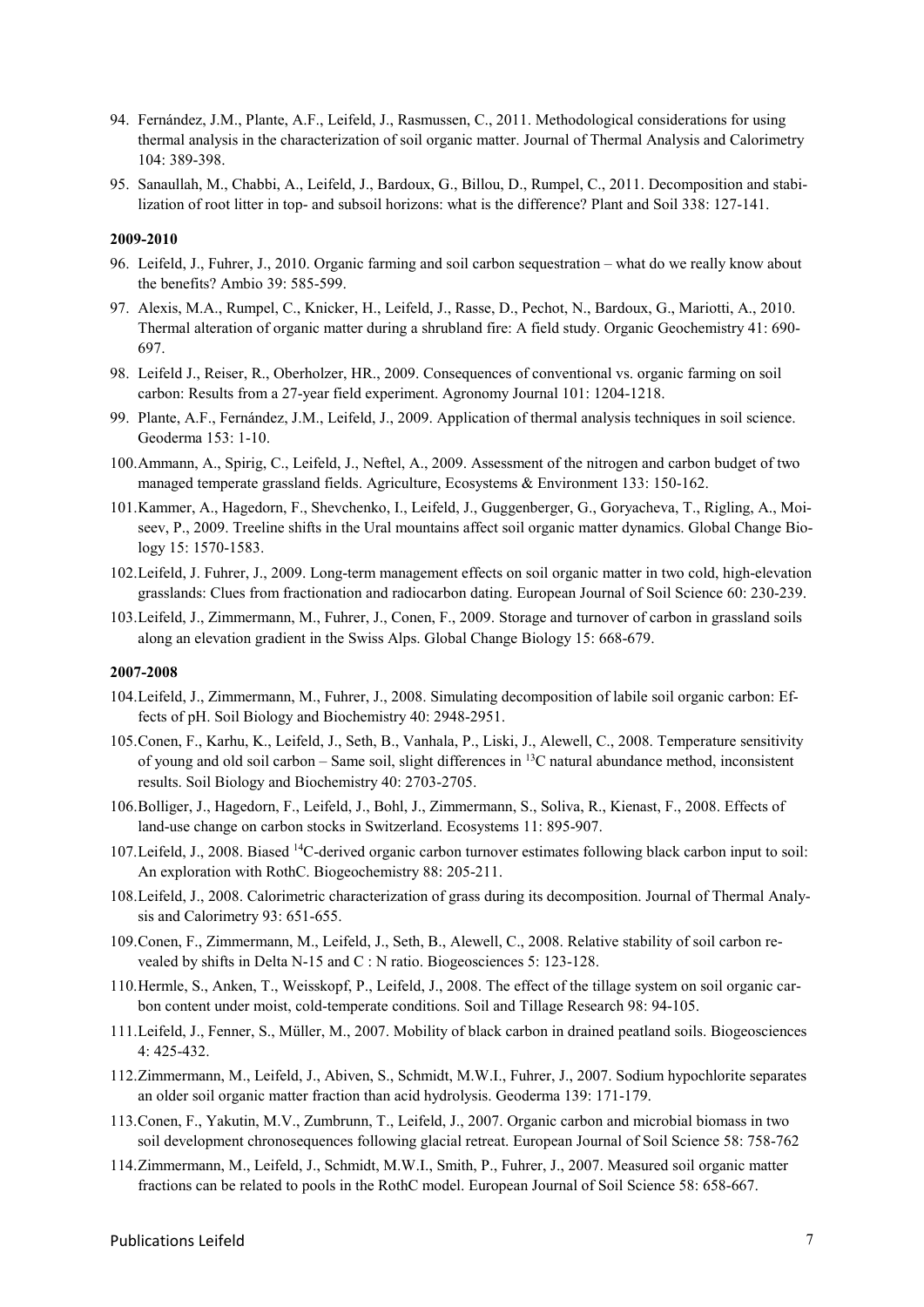- 115.Flechard, C.R., Ambus, P., Skiba, U., Rees, R.M., Hensen, A., van Amstel, A., van den Pol-van Dasselaar, A., Soussana, J.-F., Jones, M., Clifton-Brown, J., Raschi, A., Horvath, L., Neftel, A., Jocher, M., Ammann, C., Leifeld, J., Fuhrer, J., Calanca, P., Thalman, E., Pilegaard, K., Di Marco, C., Campbell, C., Nemitz, E., Hargreaves, K.J., Levy, P.E., Ball, B.C., Jones, S.K., van de Bulk, W.C.M., Groot, T., Blom, M., Domingues, R., Kasper, G., Allard, V., Ceschia, E., Cellier, P., Laville, P., Henault, C., Bizouard, F., Abdalla, M., Williams, M., Baronti, S., Berretti, F., Grosz, B., 2007. Effects of climate and management intensity on nitrous oxide emissions in grassland systems across Europe. Agriculture, Ecosystems & Environment 121: 135-152.
- 116.Ammann, C., Flechard, C.R., Leifeld, J., Neftel, A., Fuhrer, J., 2007. The carbon budget of newly established temperate grassland depends on management intensity. Agriculture Ecosystems & Environment 121: 5-20.
- 117.Leifeld, J., 2007. Thermal stability of black carbon characterised by oxidative differential scanning calorimetry. Organic Geochemistry 38: 112-127.
- 118.Flechard, C.R., Neftel, A., Jocher, M., Ammann, C., Leifeld, J., Fuhrer, J., 2007. Temporal changes in soil pore space CO<sub>2</sub> concentration and storage under permanent grassland. Agricultural and Forest Meteorology 142: 66-84.
- 119.Zimmermann, M., Leifeld, J., Fuhrer, J., 2007. Quantifying soil organic carbon fractions by infrared spectroscopy. Soil Biology and Biochemistry 39: 224-231.

#### **2005-2006**

- 120.Leifeld, J., Zimmermann, M., 2006. Thermal analysis of mineral soils before and after oxidation with sodium hypochlorite. Journal of Thermal Analysis and Calorimetry 86: 845-848.
- 121.Conen, F., Leifeld, J., Seth, B., Alewell, C., 2006. Warming mobilizes young and old soil carbon equally. Biogeosciences 3: 515-519.
- 122.Leifeld, J., Franko, U., Schulz, E., 2006. Thermal stability responses of soil organic matter to long-term fertilization practices. Biogeosciences 3: 371-374.
- 123.Leifeld, J. 2006. Application of diffuse reflectance FT-IR spectroscopy and partial least squares to predict NMR properties of soil organic matter. European Journal of Soil Science 57: 846-857.
- 124. Leifeld, J., Fuhrer, J., 2005. The temperature response of  $CO<sub>2</sub>$  production from bulk soils and soil fractions is related to soil organic matter quality. Biogeochemistry 75: 433-453.
- 125.Kölbl, A., Leifeld, J., Kögel-Knabner, I., 2005. A comparison of two methods for the isolation of free and occluded particulate organic matter. Journal of Plant Nutrition and Soil Science 168: 660-667.
- 126.Leifeld, J., Kögel-Knabner, I., 2005. Soil organic matter fractions as early indicators for carbon stock changes under different land-use? Geoderma 124: 143-155.
- 127.Leifeld, J., Bassin, S., Fuhrer, J., 2005. Carbon stocks in Swiss agricultural soils predicted by land-use, soil characteristics, and altitude. Agriculture, Ecosystems & Environment 105: 255-266.

### **pre-2004**

- 128.Leifeld, J., Fuhrer, J., 2004. Greenhouse gas emissions from Swiss agriculture since 1990 Implications for environmental policies to mitigate global warming. Environmental Science and Policy 8: 410-417.
- 129.Leifeld, J., 2003. Comment on 'Recalcitrant soil organic materials mineralize more efficiently at higher temperatures'. Journal of Plant Nutrition and Soil Science 166: 777-778.
- 130.Leifeld, J., Kögel-Knabner, I., 2003. Microaggregates in agricultural soils and their size distribution determined by X-ray attenuation. European Journal of Soil Science 54: 167-174.
- 131.Leifeld, J., Siebert, S., Kögel-Knabner, I., 2002. Biological activity and organic matter mineralization of soils amended with biowaste composts. Journal of Plant Nutrition and Soil Science 165: 151-159.
- 132.Leifeld, J., Siebert, S., Kögel-Knabner, I., 2002. Changes in the chemical composition of soil organic matter after application of compost. European Journal of Soil Science 53: 299-309.
- 133.von Lützow, M., Leifeld, J., Kainz, M., Kögel-Knabner, I., Munch, J.C., 2002. Indications for soil organic matter quality in soils under different management. Geoderma 105: 243-258.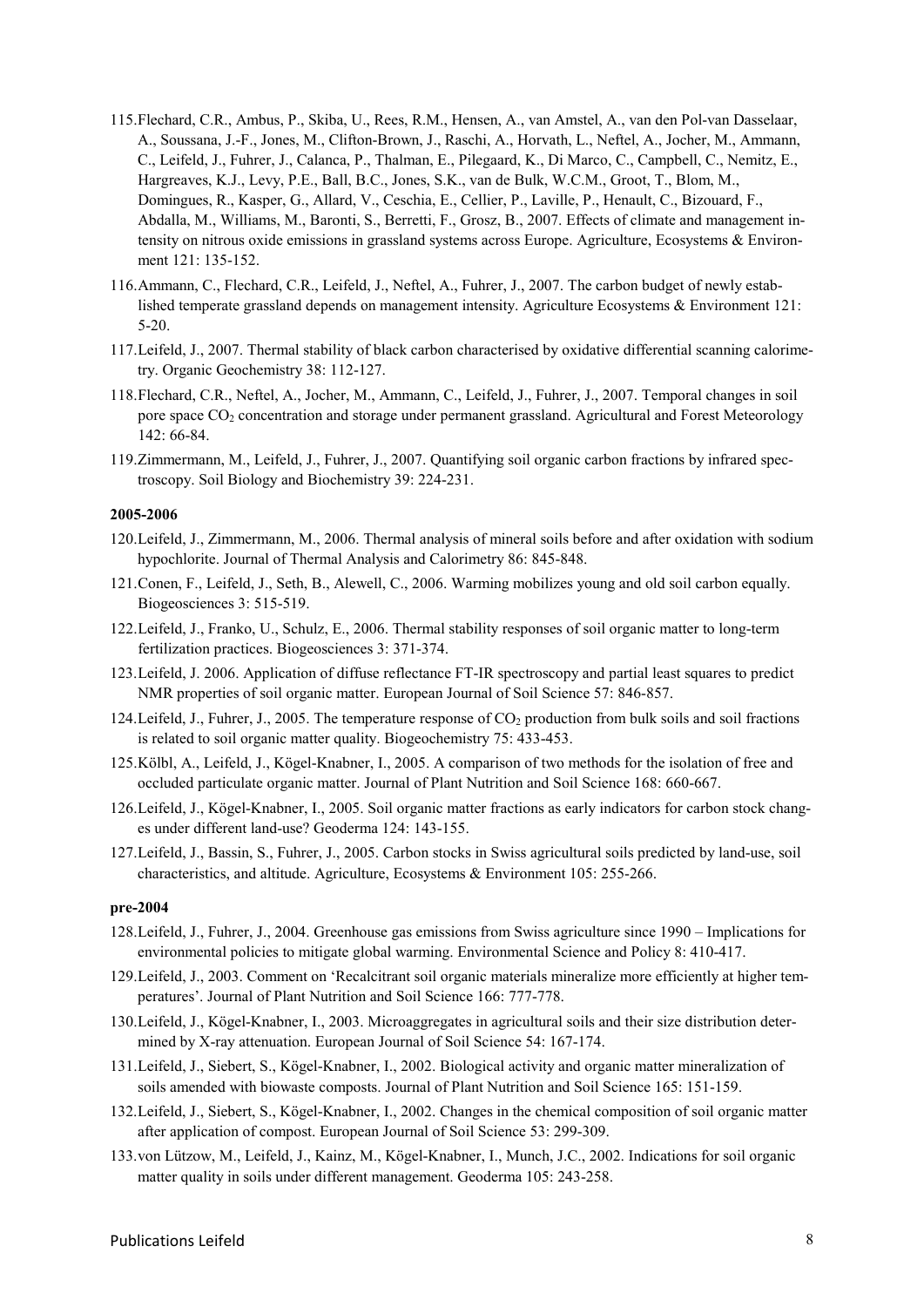- 134.Leifeld J., Kögel-Knabner, I., 2001. Organic carbon and nitrogen in fine soil fractions after treatment with hydrogen peroxide. Soil Biology and Biochemistry 33: 2155-2158.
- 135.Leifeld, J., Siebert, S., Kögel-Knabner, I., 2001. Stabilisation of composted organic matter after application to a humus-free sandy mining soil. Journal of Environmental Quality 30: 602-607.
- 136.Leifeld, J., Siebert, S., Kögel-Knabner, I., 1998. Humuschemische Parameter von zwei mehrjährigen Feldversuchen mit Kompostanwendung. Zeitschrift für Kulturtechnik und Landentwicklung 39: 64-68.
- 137.Siebert, S., Leifeld, J., Kögel-Knabner, I., 1998. Stickstoffmineralisierung von Bioabfallkomposten unterschiedlicher Rottegrade nach Anwendung auf landwirtschaftlich genutzte und rekultivierte Böden. Zeitschrift für Kulturtechnik und Landentwicklung 39: 69-74.
- 138.Siebert, S., Knicker, H., Hatcher, M.A., Leifeld, J., Kögel-Knabner, I., 1998. Characterization of soil organic nitrogen after addition of biogenic waste composts by means of NMR and GC/MS. In: B.A. Stankiewicz, P.F. van Bergen (Eds.): Fate of N-containing macromolecules in the biosphere and geosphere, ACS Symp. Ser. 707, 293-308. Las Vegas.

# *Book chapters*

- 139.Wüst-Galley, C., Leifeld, J., 2019. Entwicklung der Kohlenstoffvorräte und Treibhausgasemissionen der Moorböden seit 1850. In: Stuber, M., Bürgi, M. (Eds.): Vom «eroberten Land» zum Renaturierungsprojekt – Geschichte der Feuchtgebiete in der Schweiz seit 1700. Paul Haupt Verlag Bern, Bristol-Schriftenreihe 59, pp. 231-242.
- 140.Leifeld, J., Mayer, J., 2017. Streu landwirtschaftlicher Nutzflächen. In: Blume, H.P., Felix-Henningsen, P., Frede, H-G., Guggenberger, G., Horn, R., Stahr, K. (Eds.): Handbuch der Bodenkunde, 42. Ergänzungslieferung, Wiley-VCH, pp. 2:2:2.2: 1-14.
- 141.Leifeld, J., Schulin, R., 2017. Humusverlust in landwirtschaftlichen Mineralböden In: Krebs, R., Egli, M., Schulin, R., Tobias, S. (Eds.): Bodenschutz für die Praxis. Paul Haupt Verlag Bern, pp. 224-229.
- 142.Schulin, R., Leifeld, J., 2017. Sackung organischer Böden. In: Krebs, R., Egli, M., Schulin, R., Tobias, S. (Eds.): Bodenschutz für die Praxis. Paul Haupt Verlag Bern, pp. 229-239.
- 143.Rumpel, C., Leifeld, J., Santin, C., Doer, S., 2015. Movement of biochar in the environment. In: Lehmann, J. & Joseph, S. (Eds.): Biochar for environmental management: Science, technology and implementation. Routledge, pp. 283-299.
- 144.Vesterdal, L., Leifeld, J., Poeplau, C., Don, A., van Wesemael, B., 2011. Land-use change effects on soil carbon stocks in temperate regions – development of carbon response functions. In: Jandl, R., Rodeghiero, M., Olsson, M. (Eds.): Soil carbon in sensitive European ecosystems. From science to land management. Wiley-Blackwell, pp. 33-48.
- 145.Sjögersten-Turner, S., Alewell, C., Cécillon, L., Hagedorn, F., Jandl, R., Leifeld, J., Martinsen, V., Schindlbacher, A., Teresa Sebastià, M., van Miegroet, H., 2011. Mountain soils in a changing climate – vulnerability of carbon stocks and ecosystem feedbacks. In: Jandl, R., Rodeghiero, M., Olsson, M. (Eds.): Soil carbon in sensitive European ecosystems. From science to land management. Wiley-Blackwell, pp. 118-148.
- 146.Alm, J., Byrne, K.A., Hayes, C., Leifeld, J., Shurpali, N.J., 2011. Greenhouse gas balance in disturbed peatlands. In: Jandl, R., Rodeghiero, M., Olsson, M. (Eds.): Soil carbon in sensitive European ecosystems. From science to land management. Wiley-Blackwell, pp. 149-174.
- 147.Jandl, R., Alm, J., Vesterdal, L., Olsson, M., Weiss, P., Sjögersten, S., Rodeghiero, M., Leifeld, J., Hagedorn, F., Bellamy, P., Baritz, R., 2011. Soil carbon in sensitive European ecosystems: from science to land management – a summary. In: Jandl, R., Rodeghiero, M., Olsson, M. (Eds.): Soil carbon in sensitive European ecosystems. From science to land management. Wiley-Blackwell, pp. 267-282.
- 148.Leifeld, J., 2010. Kohlenstoffsequestrierung in landwirtschaftlichen Böden eine kritische Betrachtung. In: Emissionen landwirtschaftlich genutzter Böden. KTBL-Schrift 483. Kuratorium für Technik und Bauwesen in der Landwirtschaft e.V., Darmstadt, pp. 182-191.
- 149.Leifeld, J., 2009. Einfluss der Bewirtschaftung auf den Bodenkohlenstoff in der Landwirtschaft. In: Humus in Böden: Garant der Fruchtbarkeit, Substrat für Mikroorganismen, Speicher von Kohlenstoff. Rundgespräche der Kommission für Ökologie, Band 35. Verlag Dr. Friedrich Pfeil, München, pp. 85-91.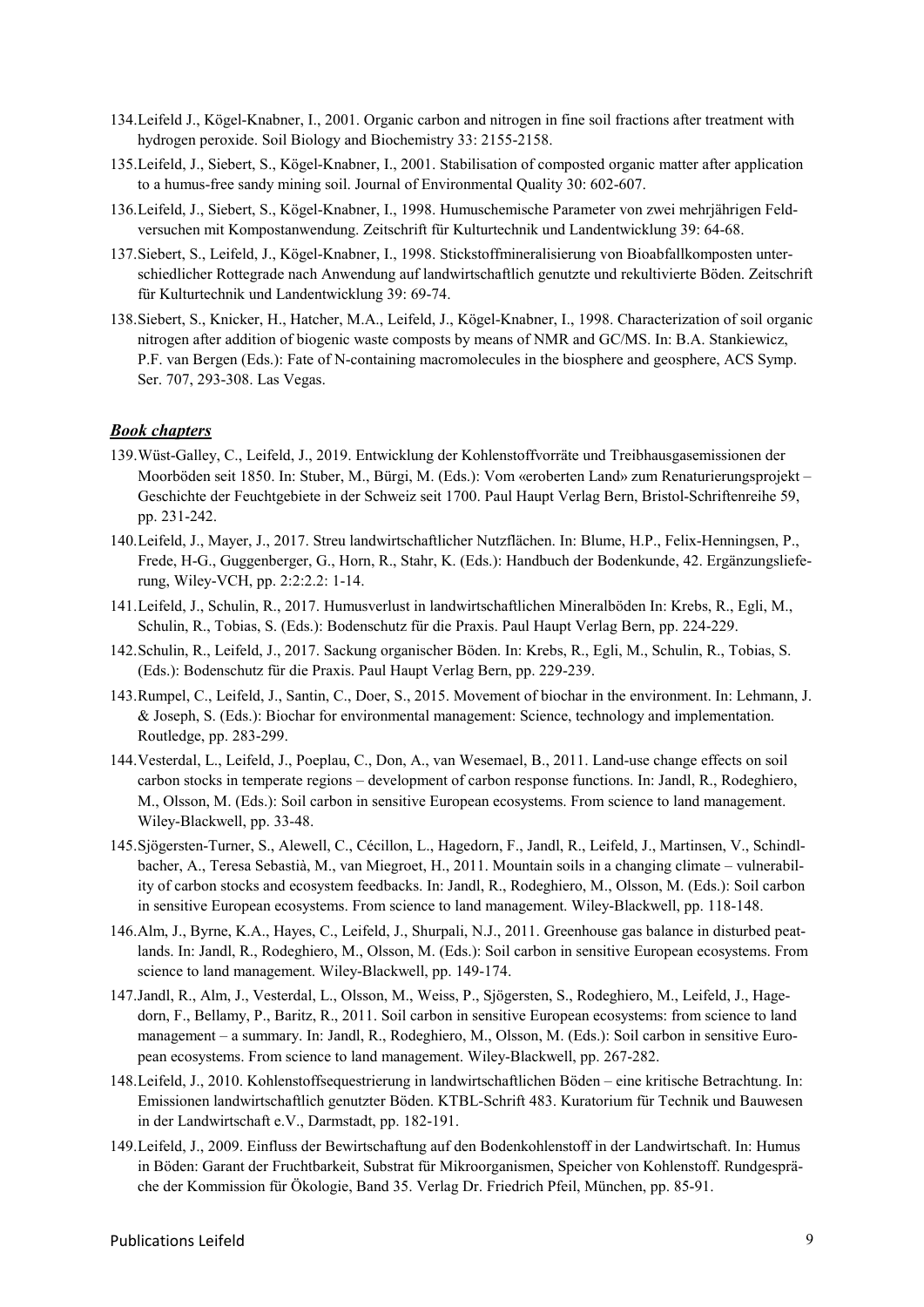- 150.Vesterdal, L., Leifeld, J., 2007. Land-use change and management effects on soil carbon sequestration: Forestry and agriculture. In: Jandl R., Olsson M. (Eds.): COST Action 639: Greenhouse-gas budget of soils under changing climate and land use (BurnOut). Federal Research and Training Centre for Forests, Natural Hazards and Landscape, Vienna, pp.25-32.
- 151.Leifeld, J., 2006. Soils as sources and sinks of greenhouse gases. In: Frossard, E., Blum, W.E.H. and Warkentin, B. (Eds.): Functions of soils for human societies and the environment. Geological Society, London, Special Publications, 266: 23–44.

#### *Non peer-reviewed articles, reports, extended abstracts*

152.Leifeld, J., Wüst-Galley, C., 2021. Kohlenstoffsenke Moorboden: Zustand und Entwicklung. Hotspot 43: 6.

- 153.Wüst-Galley, C., Keel, S.G., Leifeld, J., 2021. Modelling SOC in Switzerland's mineral agricultural soils using RothC: Sensitivity analysis. Agroscope Science, 113, 2021, 1-64.
- 154.Schmidt, H.P., Hagemann N., Abächerli, F., Leifeld J., Bucheli T., 2021. Pflanzenkohle in der Landwirtschaft: Hintergründe zur Düngerzulassung und Potentialabklärung für die Schaffung von Kohlenstoff-Senken. Agroscope Science, 112, 2021, 1-71.
- 155.Spuhler, M., Fliessbach, A., Steffens, M., Leifeld, J., Weisskopf, P., 2020. Faktenblatt Humus und Klima. Agridea, 1-11.
- 156.Wüst-Galley, C., Keel, S.G., Leifeld, J., 2021. A model-based carbon inventory for Switzerland's mineral agricultural soils using RothC. Agroscope Science, 105, 2020, 1-110.
- 157.Beuttler, C., Keel, S.G., Leifeld, J., Schmid, M., Berta, N., Gutknecht, V., Wohlgemuth, N., Brodmann, U., Stadler, Z., Tinibaev, D., Wlodarczak, D., Honegger, M., Stettler, C., 2019. The role of atmospheric carbon dioxide removal in Swiss climate policy – fundamentals and recommended actions. Report by Risk Dialogue Foundation. Commissioned by the Federal Office for the Environment, Bern, 85 pp.
- 158.Leifeld, J., Müller, A., Steffens, M., 2019. Kriterien für die Zertifizierung von Kohlenstoffsenken in Landwirtschaftsböden. Agrarforschung 10: 346-349.
- 159.Leifeld, J., Vogel, D., Bretscher, D., 2019. Treibhausgasemissionen entwässerter Böden. Agroscope Science 74, 1-16.
- 160.Ruppert-Schmitt, V., Leifeld, J., 2018. Ohne Torf gärtnern schützt Klima und Moore. Zürcher Umweltpraxis 91, 13-14.
- 161.Akademien der Wissenschaften Schweiz, 2018. Emissionen rückgängig machen oder die Sonneneinstrahlung beeinflussen: Ist «Geoengineering» sinnvoll, überhaupt machbar und, wenn ja, zu welchem Preis? Autoren: Beuttler, C., Honegger, M., Leifeld, J., Lohmann, Ul, Michaelowa, A., Patt, A., Peter, T., Plattner, G-K., Repmann, M., Schubert, R., Wallimann, H. Redaktion: U. Neu. Swiss Academies Factsheets 13 (4).
- 162.Leifeld, J., Oberholzer, HR., 2016. Böden als biologische Kohlenstoffsenken. Gastkommentar Neue Züricher Zeitung, 20.12.2016.
- 163.Robledo Abad, C., Bretscher, D., Leifeld, J., 2016. Land- und Forstwirtschaft und andere Landnutzung. In: Swiss Academies Report 11: 181-185.
- 164.Wüst-Galley, C., Grünig, A., Leifeld, J. 2015. Locating organic soils for the Swiss Greenhouse Gas Inventory. Agroscope Science 26, 1-99.
- 165.Bretscher, D., Felder, D., Filliger, P., Leifeld, J., Schellenberger, A., Zundel, C., 2014. Anrechnung von Kohlenstoffquellen und –senken aus landwirtschaftlich genutzten Flächen in der zweiten Verpflichtungsperiode des Kyoto-Protokolls (2013 – 2020). Positionspapier der Arbeitsgruppe Klimareporting Landwirtschaft. Federal Office for the Environment and Agroscope, 13 pp.
- 166.Krüger, J.P., Leifeld, J., Glatzel, S., Alewell, C., 2015. Soil carbon loss from managed peatlands along a land-use gradient – a comparison of three different methods. Bodenkundliche Gesellschaft der Schweiz, Bulletin 36: 45-50.
- 167.Leifeld, J., Bader, C., Borraz, E., Hoffmann, M., Giebels, M., Sommer, M., Augustin, J., 2014. Are C-loss rates from drained peatlands constant over time? The additive value of soil profile based and flux budget approach. Biogeosciences Discuss. 11, 12341-12373.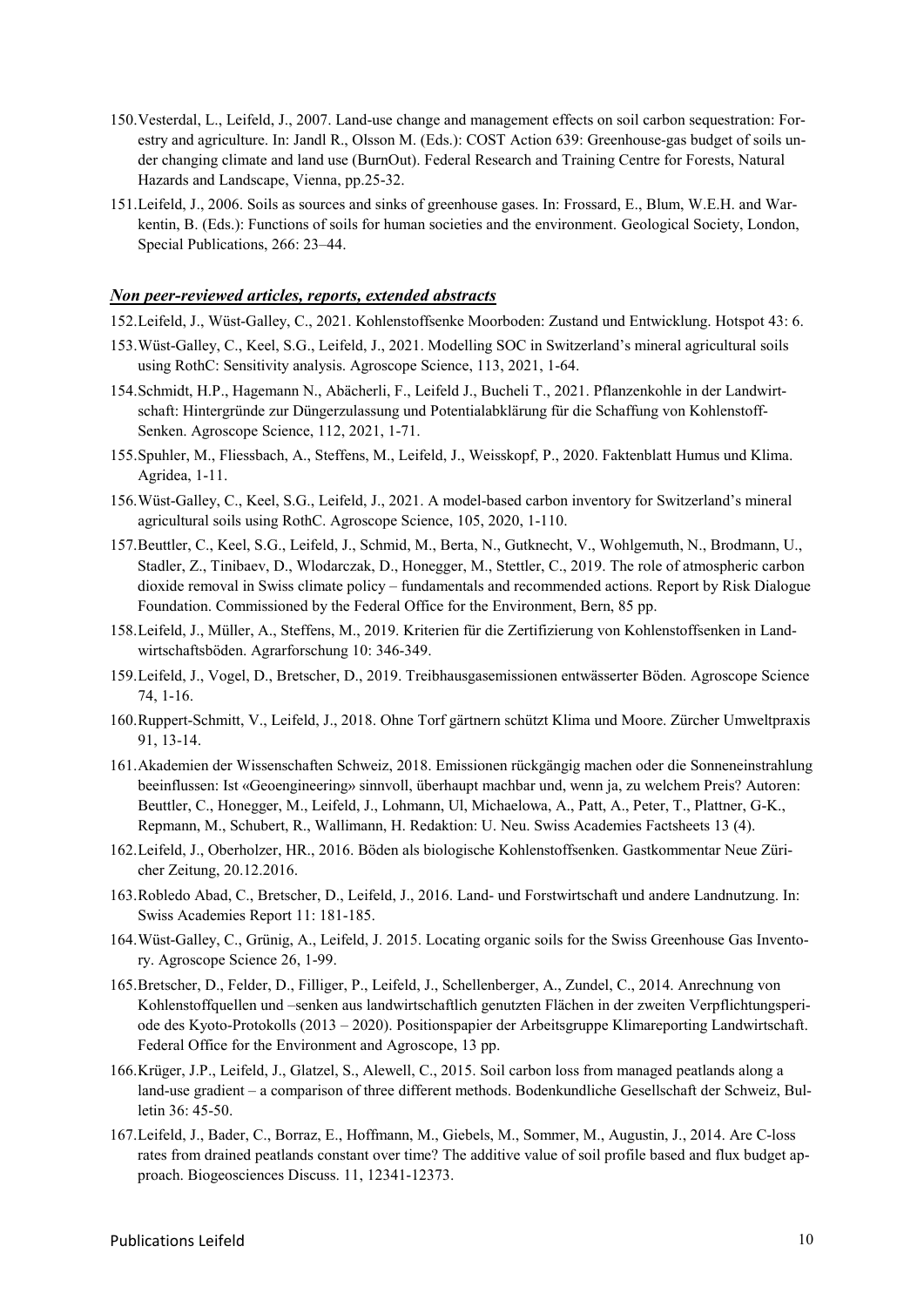- 168.Wüst-Galley, C., Meier, S., Leifeld, J., Grünig, A., 2013. Area and location of peatlands in Switzerland. Bodenkundliche Gesellschaft der Schweiz, Bulletin 34: 9-14.
- 169.Köck, K., Leifeld, J., Fuhrer, J., 2013. Modellierung bodenbürtiger C-Quellen und Senken für das Treibhausgasinventar. Bodenkundliche Gesellschaft der Schweiz, Bulletin 34: 39-43.
- 170.Ammann, C., Leifeld, J., Jocher, M., Neftel, A., Fuhrer, J., 2013. Effect of grassland renovation on the greenhouse gas budget of an intensive forage production system. Proceedings of 5th Greenhouse Gases and Animal Agriculture. Advances in Animal Biosciences. 4: 284.
- 171. Köck, K., Leifeld, J., Fuhrer, J., 2013. A model-based inventory of sinks and sources of  $CO<sub>2</sub>$  in agricultural soils: development of a concept. ART online-Publikation. Forschungsanstalt Agroscope, Zürich, 189 pp.
- 172.Leifeld, J., Hüppi, R., 2012. Pflanzenkohle: Möglicher Player im landwirtschaftlichen Klimaschutz? Compostmagazine 2/2012: 11-12.
- 173.Schmidt, H.P., Bucheli, T.D., Kammann, C., Glaser, B., Abiven, S., Leifeld, J., 2012: Guidelines for biochar production - European Biochar Certificate. Delinat Institute und Biochar Science Network, Ayent, 16 pp.
- 174.Leifeld, J., 2012. Book review: Piccolo, A. (ed.). Carbon sequestration in agricultural soils: a multidisciplinary approach to innovative methods. European Journal of Soil Science 63: 536.
- 175.Meyer, S., Leifeld, J., Hajdas, I., 2012. Radiocarbon in studies on land-use change. Annual report Ion Beam Physics 2011, ETH Zurich, p. 51.
- 176.Felber, R., Hüppi, R., Leifeld, J., Neftel, A., 2012. Nitrous oxide emission reduction in temperate biocharamended soils. Biogeosciences Discussions 9: 151-189.
- 177.Leifeld, J., 2011. Interactive comment on "Fire-derived organic carbon turnover in soils on a centennial scale" by N. Singh et al. Biogeosciences Discussions 8: C5003–C5004.
- 178.Weisskopf, P., Meuli, R., Dubois, D., Bucheli, T.D., Leifeld, J., Mayer, J., 2011. Bodenforschung an der Forschunganstalt Agroscope Reckenholz-Tänikon (ART). Bulletin der Bodenkundlichen Gesellschaft der Schweiz 32: 91-98.
- 179. Hüppi, R., Leifeld, J., Felber, R., Neftel, A., 2011. Reduction of N<sub>2</sub>O-emissions in biochar-amended soils. In: Nitrogen & global change. Key findings – future challenges. Conference proceedings Edinburgh April 11 – 15, 2011, 2 pp., available at http://nitrogen.ceh.ac.uk/nitrogen2011/.
- 180.Ammann, C., Neftel, A., Spirig, C., Leifeld, J., Fuhrer, J., 2009. Stickstoffbilanz von Mähwiesen mit und ohne Düngung. Agrarforschung 16: 348-353.
- 181.Leifeld, J., 2009. Interactive comment on 'The sensitivity of microbial processes in Icelandic soils to increasing temperatures' by Guicharnaud et al. Biogeosciences Discussions 6: C1236-C1238.
- 182.Anken, T., Hermle, S., Leifeld, J., Weisskopf, P. 2009. The effects of tillage systems on soil organic carbon content under moist, cold-temperate conditions. 18th Triennial Conference, June 15-19, 2009, Izmir-Turkey. International Soil Tillage Research Organisation (ISTRO): 1-8.
- 183.Ammann C., Spirig C., Fischer C., Leifeld, J., Neftel, A., 2007. 'Contradiction to IPCC methodology?' Interactive comment on "N<sub>2</sub>O release from agro-biofuel production negates global warming reduction by replacing fossil fuels" by P. J. Crutzen et al. Atmospheric Chemistry and Physics Discussions 7: 4779-4781.
- 184.Leifeld, J., 2005. Comment on 'On the available evidence for the temperature dependence of soil organic carbon' by W. Knorr et al. Biogeosciences Discussions 2, S348-S352.
- 185.Leifeld, J., 2005. Lachgas-Emissionen aus der Schweizer Landwirtschaft. In: Herzog, F. und Richner, W. (Eds.): Evaluation der Ökomassnahmen im Bereich Stickstoff und Phosphor. Schriftenreihe der FAL 57: 64- 67.
- 186.Herzog, F., Cornaz, S., Decrem, M., Leifeld, J., Menzi, H., Muralt, R., Spiess, E., Richner, W., 2005. Wirkung der Ökomassnahmen auf die Stickstoffausträge aus der schweizerischen Landwirtschaft. In: Herzog, F. und Richner, W. (Eds.): Evaluation der Ökomassnahmen im Bereich Stickstoff und Phosphor. Schriftenreihe der FAL 57: 70-78.
- 187.Neftel, A., Ammann, C., Calanca, P., Flechard, C., Fuhrer, J., Leifeld, J., Jocher, M., 2005. Treibhausgasquellen und -senken: die "Kyoto-Wiese". Agrarforschung 12: 356-361.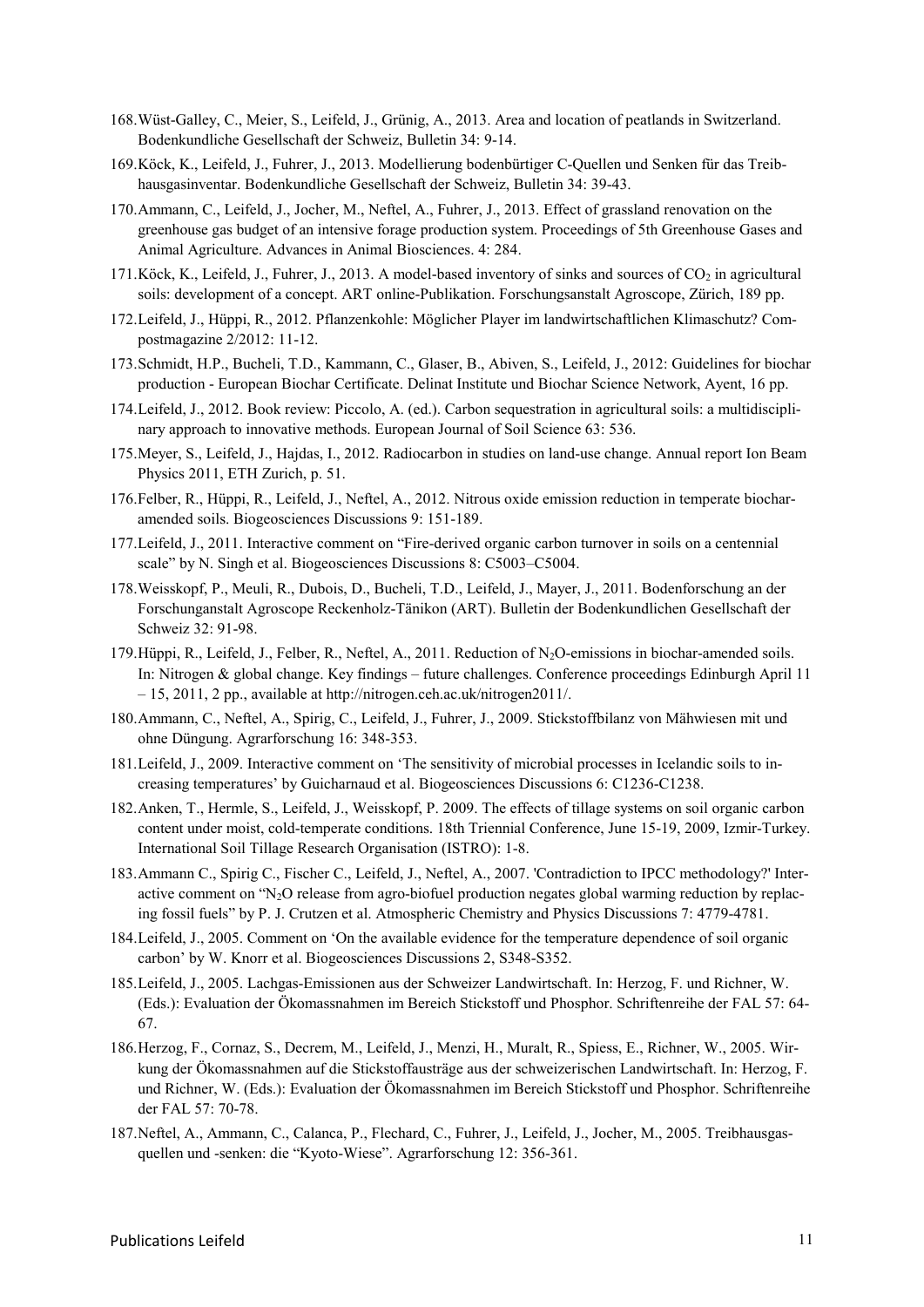- 188.Zimmermann, M., Leifeld, J., Schmidt, M.W.I., Fuhrer, J., 2004. Characterization of soil properties by DRIFT-spectroscopy. Proceedings CD of the International EUROSOIL 2004-Conference, 04.-12. September 2004 in Freiburg.
- 189.Hagedorn, F., Leifeld, J., Körner, C., Ammann, C., Flechard, C., Neftel, A., Fuhrer, J., Keel, S., 2004. Carbon cycling in terrestrial ecosystems: CO2-enrichment of forests and greenhouse gas fluxes in grassland systems. In: Stahr, K. and Fleck, W. (Eds.): Soils, landscapes and environmental problems. Eurosoil excursion guide book. Forstliche Versuchsanstalt Baden-Württemberg, 209-221.
- 190.Amman, C., Leifeld, J., Neftel, A., Fuhrer, J., 2004. Greenhouse Gas budget of intensively and extensively managed grasslands in Switzerland. Greenhouse Gas Emissions from Agriculture - Mitigation Options and Strategies. International Conference, 10th - 12th February 2004, Leipzig, 333-334.
- 191.Robert, M., Northcliff, S., Yli-Halla, M.,Pallière, C., Baritz, R., Leifeld, J., Bannick, C.G., Chenu, C., 2004. Functions, roles and changes in soil organic matter. In: Van-Camp. L., Bujarrabal, B., Gentile, A-R., Jones, R.J.A., Montanarella, L., Olazabal, C. and Selvaradjou, S-K. Reports of the Technical Working Groups established under the Thematic Strategy for Soil Protection. EUR 21319 EN/3, 872 pp. Office for Official Publications of the European Communities, Luxembourg, pp. 313-327.
- 192.Jones, R.J.A, Yli-Halla, M., Demetriades, A., Leifeld, J., Robert, M., 2004. Status and distribution of soil organic matter in Europe. In: Van-Camp. L., Bujarrabal, B., Gentile, A-R., Jones, R.J.A., Montanarella, L., Olazabal, C. and Selvaradjou, S-K. Reports of the Technical Working Groups established under the Thematic Strategy for Soil Protection. EUR 21319 EN/3, 872 pp. Office for Official Publications of the European Communities, Luxembourg, pp. 329-352.
- 193.Andrén, O., Baritz, R., Brandaou, C., Breure, T., Feix, I., Franko, U., Gronlund, A., Leifeld, J., Maly, S., 2004. Soil biodiversity. In: Van-Camp. L., Bujarrabal, B., Gentile, A-R., Jones, R.J.A., Montanarella, L., Olazabal, C. and Selvaradjou, S-K. Reports of the Technical Working Groups established under the Thematic Strategy for Soil Protection. EUR 21319 EN/3, 872 pp. Office for Official Publications of the European Communities, Luxembourg, pp. 353-393.
- 194.Baritz, R., De Neve, S., Barancikova, G., Gronlund, A., Leifeld, J., Katzensteiner, K., Koch, H.-J., Palliere, C., Romanya, J., Schaminee, J., 2004. Land use practices and soil organic matter. In: Van-Camp. L., Bujarrabal, B., Gentile, A-R., Jones, R.J.A., Montanarella, L., Olazabal, C. and Selvaradjou, S-K. Reports of the Technical Working Groups established under the Thematic Strategy for Soil Protection. EUR 21319 EN/3, 872 pp. Office for Official Publications of the European Communities, Luxembourg, pp. 439-465.
- 195.Leifeld, J., Bassin, S., Fuhrer, J., 2003. Soil carbon stocks, sequestration potentials and soil carbon indicators in Swiss agriculture. In: Smith, C.A.S (Ed.) Soil organic carbon and agriculture: Developing indicators for policy analysis. Proceedings of an OECD expert meeting, Ottawa Canada. Agriculture and Agri-Food Canada, Ottawa and Organisation for Economic Co-operation and Development, Paris, pp. 181-192 pp.
- 196.Leifeld, J., Bassin, S., Fuhrer, J., 2003. Kohlenstoffvorräte- und Bindungspotentiale in landwirtschaftlichen Böden der Schweiz. Mitteilgn. Dtsch. Bodenkundl. Gesellsch. 102: 365-366.
- 197.Leifeld, J., Bassin, S., Fuhrer, J., 2003. Carbon stocks and carbon sequestration potentials in agricultural soils in Switzerland. Schriftenreihe der FAL 44, 120 pp.
- 198.Fischlin, A., Buchter, B., Matile, L., Ammon, K., Hepperle, E., Leifeld, J., Fuhrer, J., 2003. Bestandesaufnahme zum Thema Senken in der Schweiz. Systems Ecology Report No. 29, Institut für Terrestrische Ökologie, Eidgenössische Technische Hochschule Zürich (ETHZ), Schweiz: 86 pp.
- 199.Leifeld, J., Calanca, P., Fuhrer, J., 2001. Modellierung der Boden-C-Speicherung mit unterschiedlichen Temperaturfunktionen. Mitteilgn. Dtsch. Bodenkundl. Gesellsch. 96: 245-246.
- 200.Kölbl, A., Leifeld, J., Kögel-Knabner, I., 2001. Struktur und Funktion organischer Bodenfraktionen am Beispiel eines landwirtschaftlich genutzten Standorts. Mitteilgn. Dtsch. Bodenkundl. Gesellsch. 96: 227-228.
- 201.Siebert, S., Leifeld, J., Kögel-Knabner, I., 2000. Anwendung von Frisch- und Fertigkompost auf einen Rekultivierungsboden. Mitteilgn. Dtsch. Bodenkundl. Gesellsch. 93: 335-338.
- 202.Leifeld, J., Siebert, S., Kögel-Knabner, I., 1999. Effects of biowaste compost amendment on soil microbial biomass and specific carbon turnover in agricultural soils. In: Proceedings of the international conference on biological treatment of waste and the environment. Weimar, Germany, 475-481.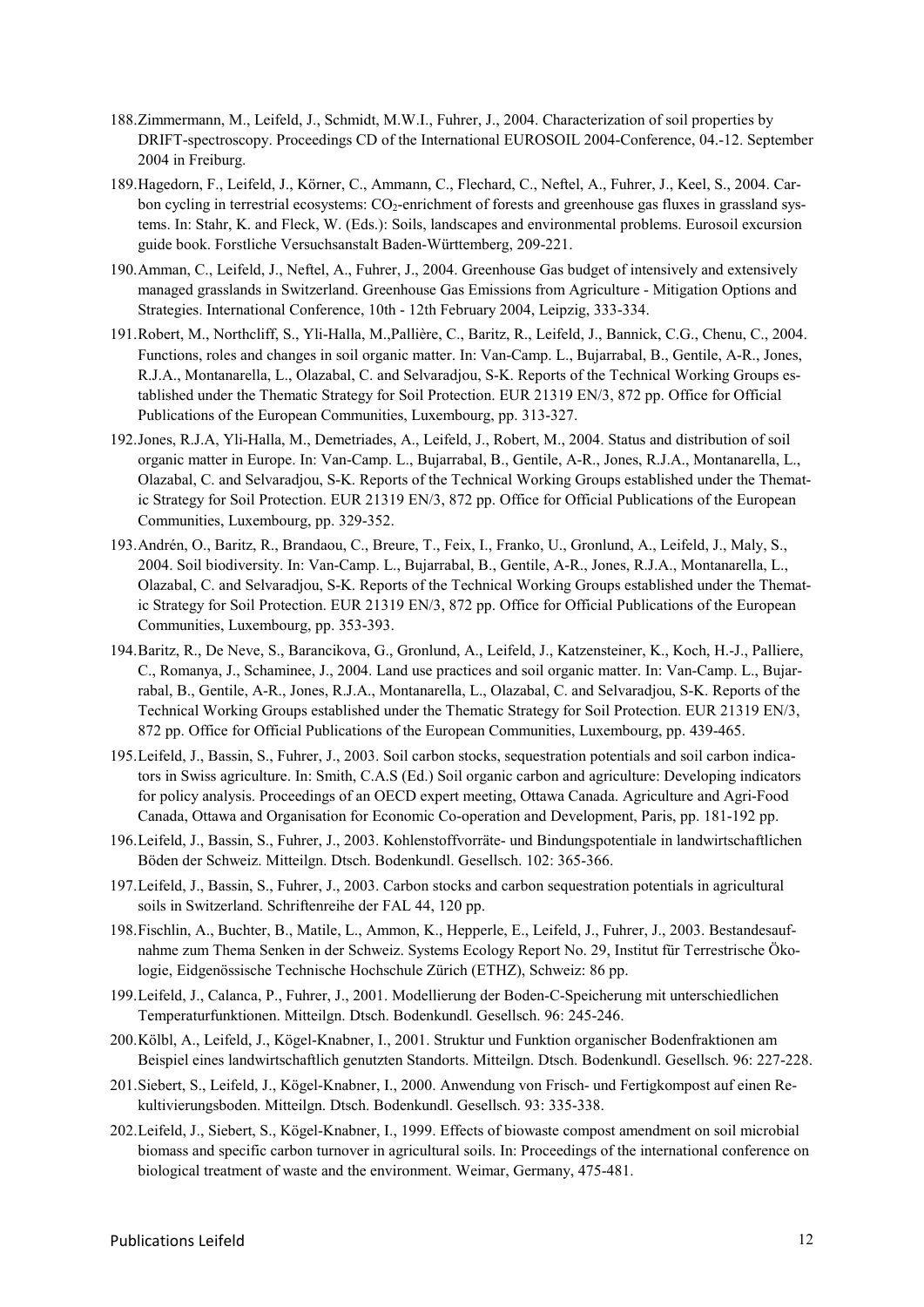- 203.Kedzia, M., Siebert, S., Leifeld, J., Kögel-Knabner, I., 1997. Einfluß unterschiedlicher Komposte auf die Bodenfruchtbarkeit einer Parabraunerde. Mitteilgn. Dtsch. Bodenkundl. Gesellsch. 85: 525-528.
- 204.Leifeld, J., 1997. Kommunale Kompostierung. Anwendungsorientierte, verfahrenstechnische und kreislaufwirtschaftliche Aspekte. Edition Wissenschaft, Reihe Agrarwissenschaften, Bd. 4, Tectum Verlag Marburg, 73 pp.
- 205.Leifeld, J., Siebert, S., Kögel-Knabner, I., 1997. Veränderungen in der chemischen Struktur organischer Substanz durch Kompostanwendung im Modellversuch. Mitteilgn. Dtsch. Bodenkundl. Gesellsch. 85: 545- 548.
- 206.Leifeld, J., Siebert, S., Kögel-Knabner, I., 1997. Einfluß unterschiedlicher Düngungsvarianten auf organische Stoffgruppen in Böden. Mitteilgn. Dtsch. Bodenkundl. Gesellsch. 83: 347-350.
- 207.Siebert, S., Leifeld, J., Kögel-Knabner, I., 1997. Mineralisierungsprozesse bei der Anwendung von Bioabfallkomposten auf Böden. Mitteilgn. Dtsch. Bodenkundl. Gesellsch. 83: 383-386.
- 208.Kögel-Knabner, I., Siebert, S., Leifeld, J., 1996. Humifizierungsprozesse von Kompost nach der Ausbringung auf den Boden. In: Stegmann, R. (Hrsg.): Neue Techniken zur Kompostierung. Hamburger Berichte 11, Economica Verlag Hamburg, 73-87.
- 209.Leifeld, J., Kögel-Knabner, I., 1996. Einfluss der Anwendung von Bioabfallkomposten auf die Kohlenstoffund Stickstofffraktionen in Böden. Teil 2: Kohlenstofffraktionen. VDLUFA-Schriftenreihe 108, Kongressband 1996 Trier, 429-432.
- 210.Leifeld, J., Rohde, D., Held, T., 1996. Untersuchungen zur Grünabfallkompostierung in der Stadt Witten. Wasser und Boden 48: 17-23.
- 211.Siebert, S., Leifeld, J., Kögel-Knabner, I., 1996. A microcosm system to determine the gas production of arable soils amended with different composts. In: De Bertoldi, M., P. Sequi, B. Lemmes and T. Papi (Eds.): The science of composting. Blackie Academic and Professional, Glasgow, 1335-1338.
- 212.Leifeld, J., Siebert, S., Kögel-Knabner, I., 1995. Konstruktion einer Versuchsanlage zur Untersuchung der Freisetzung von Spurengasen aus Boden-Kompostsubstraten. Mitteilgn. Dtsch. Bodenkundl. Gesellsch. 76: 661-664.
- 213.Leifeld, J., 1995. Bioabfall und Grüne Tonne. In: Bildungszentrum für die Entsorgungs- und Wasserwirtschaft GmbH BEW Essen, Fortbildung Abfallwirtschaftsberatung, 6 pp.
- 214.Leifeld, J., 1995. Systeme zur Erfassung der Biotonne. In: Bildungszentrum für die Entsorgungs- und Wasserwirtschaft GmbH BEW Essen, Fortbildung Abfallwirtschaftsberatung, 8 pp.
- 215.Leifeld, J., 1995. Einführung der Biotonne. In: Bildungszentrum für die Entsorgungs- und Wasserwirtschaft GmbH BEW Essen, Fortbildung Abfallwirtschaftsberatung, 6 pp.
- 216.Leifeld, J., 1995. Bioabfälle aus Kantinen und Großküchen. In: Bildungszentrum für die Entsorgungs- und Wasserwirtschaft GmbH BEW Essen, Fortbildung Abfallwirtschaftsberatung, 7 pp.
- 217.Held, T., Leifeld, J., 1994. Ökonomische und ökologische Vorteile der kommunalen Grünabfallkompostierung. Der Städtetag 10: 700-703.

### *Scientific and Project Reports, Working Papers*

- 218.Swiss Agency for the Environment, Forests and Landscape FOEN 2013. Switzerland's Greenhouse Gas Inventory 1990–2011. National Inventory Report 2013. FOEN 2013, Bern, 486 pp.
- 219.Leifeld, J., 2012. Turnover and stabilization of soil organic mater in high elevation grasslands. Final report to the State Secretariat for Education and Research, 4 pp.
- 220.Meyer, S., Leifeld, J., Fuhrer, J., 2012. The effect of grassland abandonment on organic carbon and nitrogen in subalpine soils. Final report to the Swiss Federal Agency for the Environment, contract number 09.0015.KP/I175-0721, 8 pp.
- 221.Swiss Agency for the Environment, Forests and Landscape FOEN 2011. Switzerland's Greenhouse Gas Inventory 1990–2009. National Inventory Report 2011. FOEN 2011, Bern, 468 pp.
- 222.Leifeld, J., Budge, K., 2010. Labile carbon in soils of alpine grasslands. Final report to the Swiss National Science Foundation, contract number 200021-115891, 7 pp.